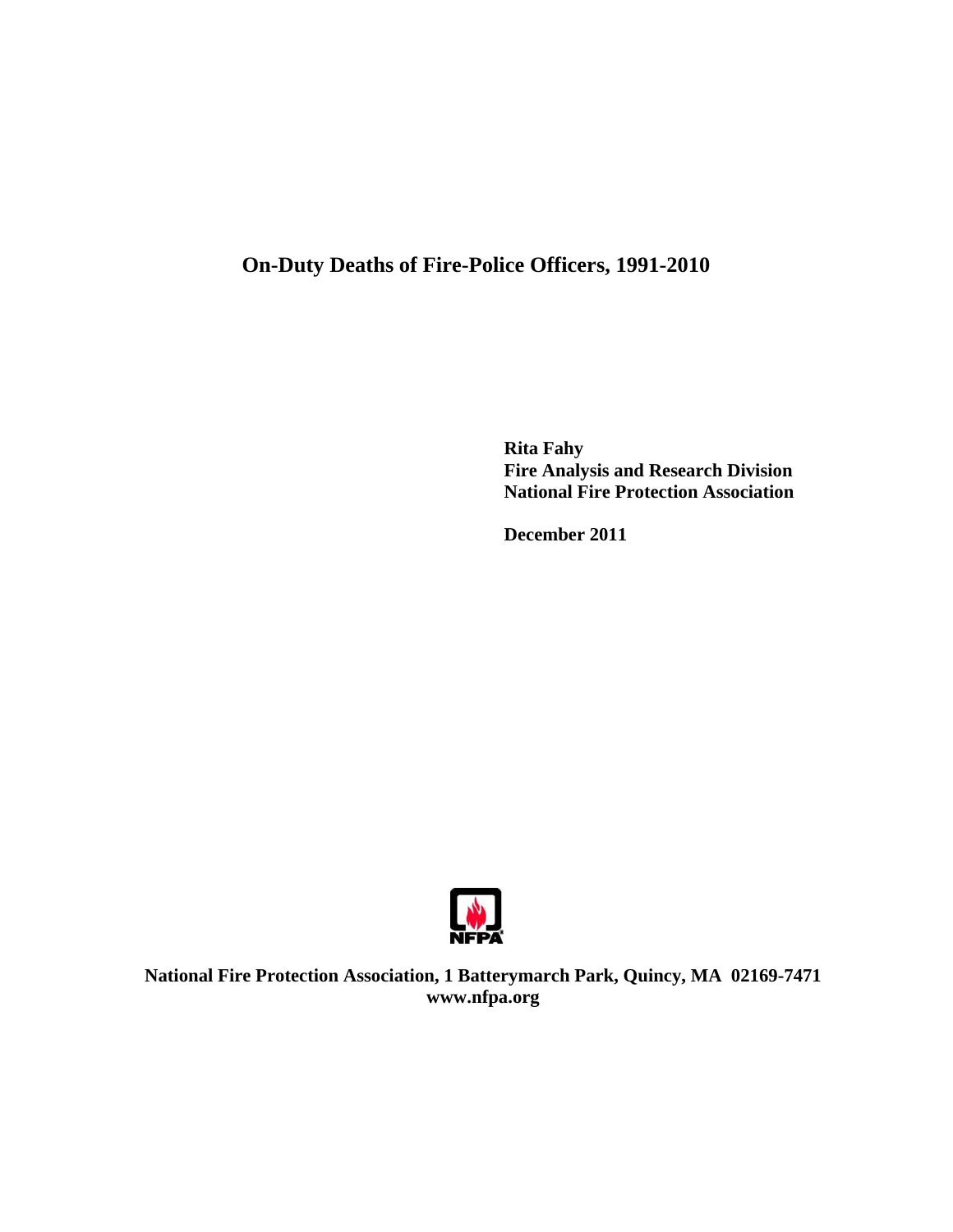### **Acknowledgements**

The National Fire Protection Association thanks all the fire departments and state fire authorities who participate in the National Fire Incident Reporting System (NFIRS) and the annual NFPA fire experience survey. These firefighters are the original sources of the detailed data that make this analysis possible. Their contributions allow us to estimate the size of the fire problem.

We are also grateful to the U.S. Fire Administration for its work in developing, coordinating, and maintaining NFIRS.

For more information about the National Fire Protection Association, visit www.nfpa.org or call 617-770-3000. To learn more about the One-Stop Data Shop go to www.nfpa.org/osds or call 617-984-7443.

Copies of this analysis are available from:

National Fire Protection Association One-Stop Data Shop 1 Batterymarch Park Quincy, MA 02169-7471 www.nfpa.org e-mail: osds@nfpa.org phone: 617-984-7443

#### NFPA Index No. 1643

Copyright © 2011, National Fire Protection Association, Quincy, MA

This custom analysis is prepared by and copyright is held by the National Fire Protection Association. Notwithstanding the custom nature of this analysis, the NFPA retains all rights to utilize all or any part of this analysis, including any information, text, charts, tables or diagrams developed or produced as part hereof in any manner whatsoever as it deems appropriate, including but not limited to the further commercial dissemination hereof by any means or media to any party. Purchaser is hereby licensed to reproduce this material for his or her own use and benefit, and to display this in his/her printed material, publications, articles or website. Except as specifically set out in the initial request, purchaser may not assign, transfer or grant any rights to use this material to any third parties without permission of NFPA.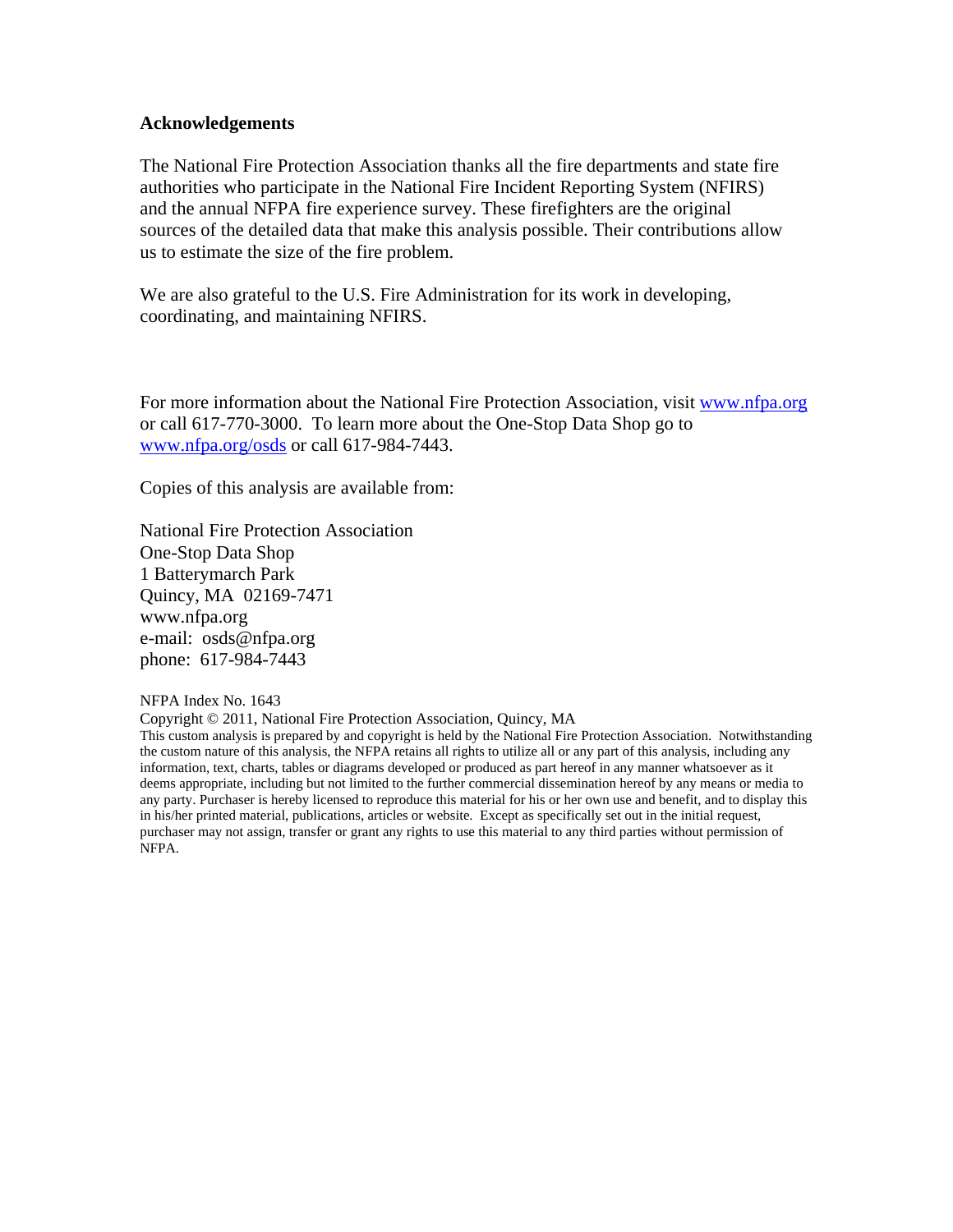## **On-Duty Deaths of Fire-Police Officers 1991 - 2010 Summary Sheet**

- From 1991 through 2010, 68 fire-police officers died in the U.S. of injuries suffered while on duty.
- All of the victims were members of volunteer fire departments and all were male.
- "Fire-police officer" is a category of firefighter that is not commonly used throughout the U.S. In fact, 75 percent occurred in just two states -- Pennsylvania (30 deaths) and New York (22 deaths). $<sup>1</sup>$ </sup>
- The victims ranged in age from 41 to 82 years, with a median age of 67.

### Cause and Nature of Fatal Injuries

- 51 sudden cardiac deaths
- 12 struck by vehicles
- 3 killed in collisions
- 1 collapsed and fell, striking head
- 1 infection from contaminated flood waters

### Type of Duty

- 15 fire scene operations
- 22 responding to or returning from alarms
- 25 non-fire emergencies
- 1 training
- 5 other

 $\frac{1}{1}$  The other states were New Jersey (6 deaths), Maryland (5 deaths), Connecticut (2 deaths), and Maine, North Carolina and Rhode Island with one death each.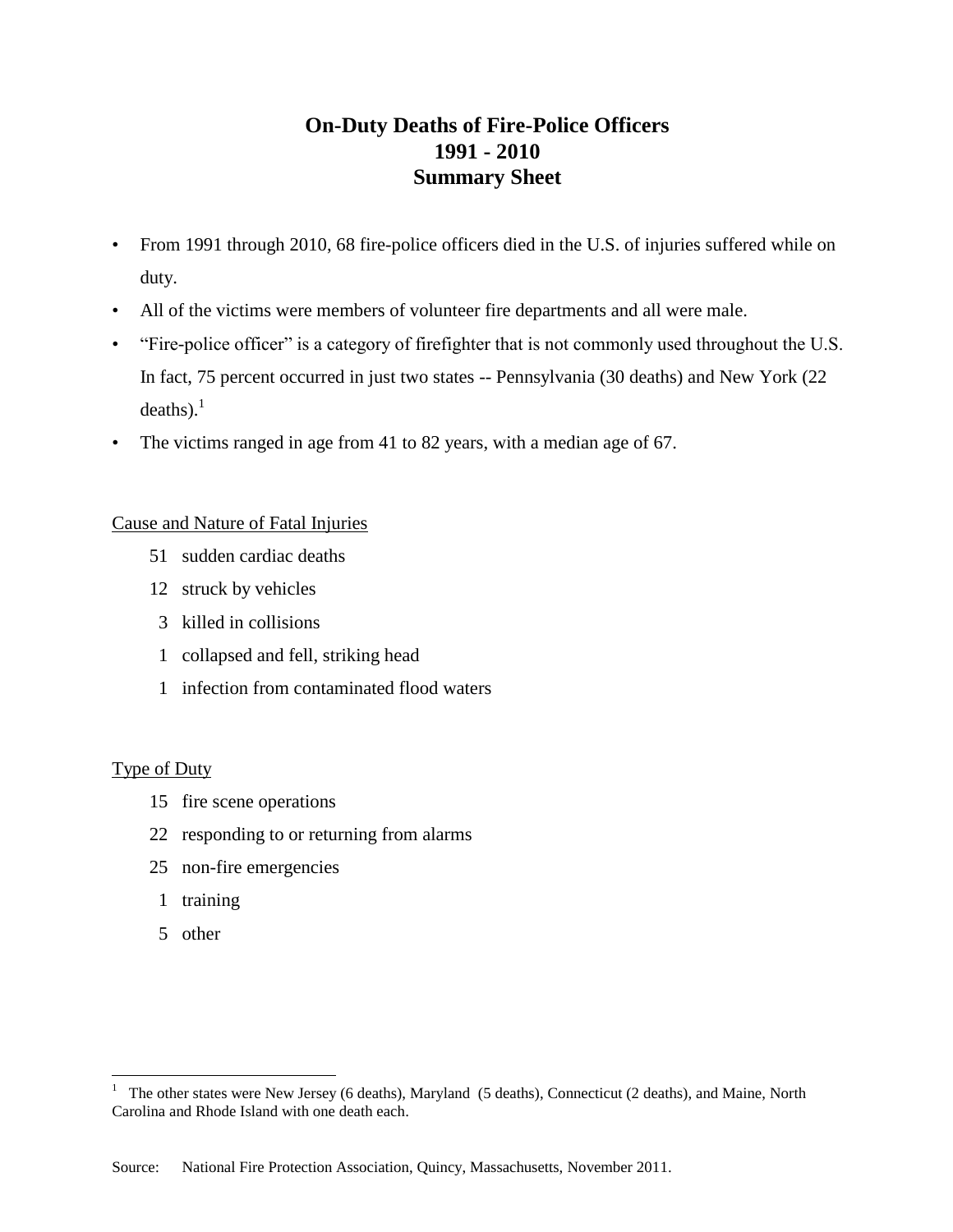## **On-Duty Deaths of Fire-Police Officers in the United States 1991 - 2010**

From 1991 through 2010, 68 fire-police officers died in the U.S. of injuries suffered while on duty. "Fire-police officer" is a category of firefighter that is not commonly used throughout the U.S. In fact, 75 percent of the deaths occurred in just two states -- Pennsylvania (30 deaths) and New York (22 deaths). The other states where deaths occurred were New Jersey (6 deaths), Maryland (5 deaths), Connecticut (2 deaths), and Maine, North Carolina and Rhode Island with one death each.

All of the victims were members of volunteer fire departments and all were male. The victims ranged in age from 41 to 82 years, with a median age of 67.

Most of the fire-police officers who were killed over this 20-year period were assigned to traffic control (60 percent) and this is reflected in the types of incidents at which the fatal injuries occurred. Of the 68 victims, 25 were at non-fire emergencies (e.g., motor vehicles crashes), 21 were responding to or returning from emergency calls, 16 were working at fire scenes, one was at a training exercise and five were involved with other on-duty activities.

Of the 68 victims, 51 suffered sudden cardiac death, 12 were struck by vehicles, three died in collisions while responding to alarms, one collapsed and fell, striking his head and one died of an infection when an open wound was contaminated by flood waters. Available medical documentations showed that most of the 51 sudden cardiac death victims had existing health issues, including prior heart attacks or bypass surgery, hypertension and severe arteriosclerotic heart disease. All 12 of the fire-police officers who were struck by vehicles were directing traffic or assigned to traffic control at the time. Those deaths will be discussed in more detail in a separate section of this report.

#### Non-Fire Emergencies

All 25 of the fire-police officers who were killed at non-fire emergencies were directing traffic. Sixteen suffered sudden cardiac death, seven were struck by non-fire department vehicles, one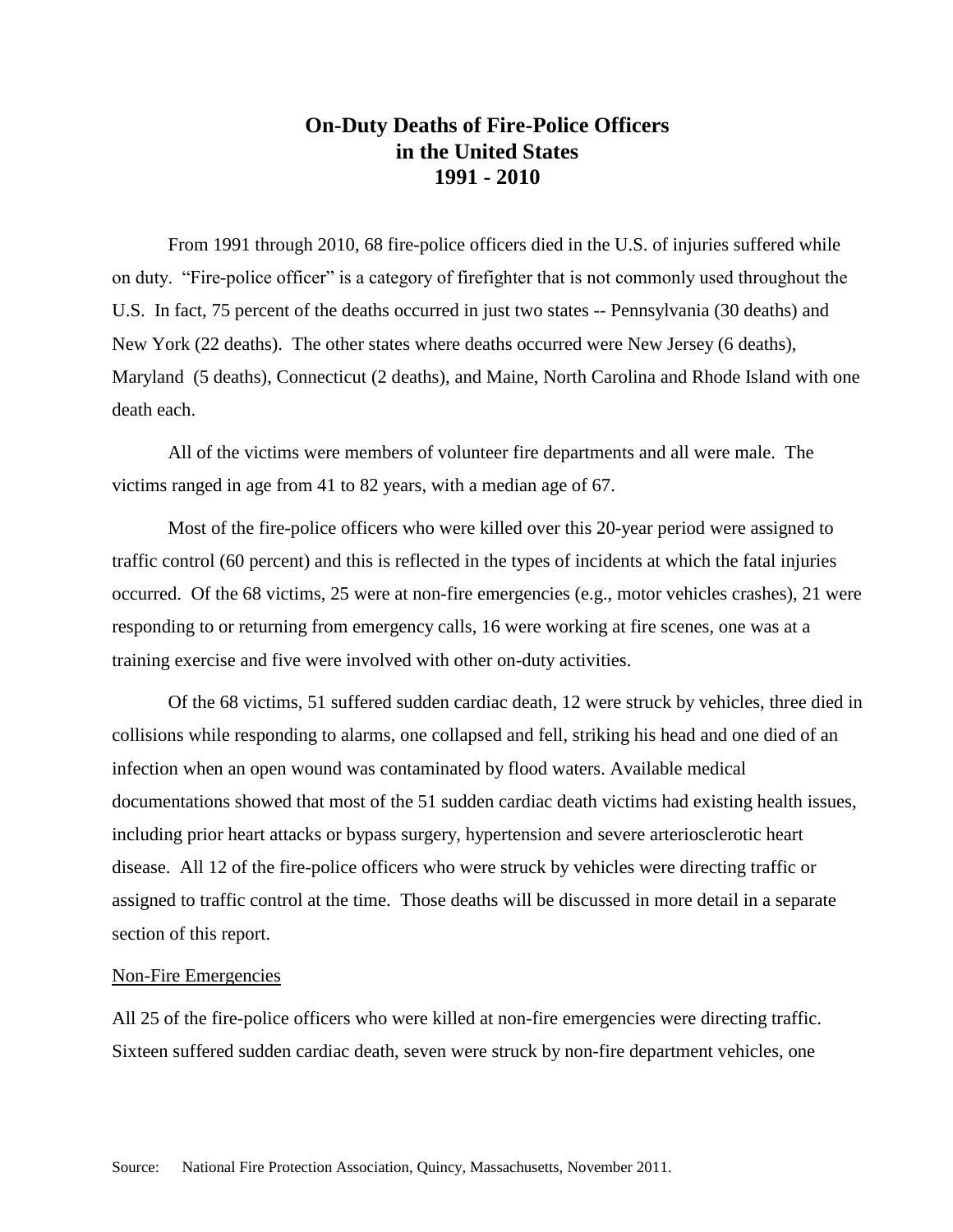collapsed and fell, striking his head and one died of an infection when an open wound was contaminated by flood waters.

### Responding/Returning

This category includes fire-police officers who were responding to or returning from emergency calls, as well as those who were directing traffic while apparatus responded. Eighteen of these 22 victims suffered sudden cardiac death (one of them while directing traffic), three were killed in collisions while en route to the emergency, and one was struck by a fire apparatus while directing traffic.

#### Fire Scenes

All of the 15 victims who were fatally injured at the fire scene were directing traffic. Twelve of the 15 victims suffered sudden cardiac death and three were struck by non-fire department vehicles.

#### Training

One fire-police officer was struck and killed by a passing vehicle while directing traffic at a live fire training drill.

#### Other On-Duty

Sudden cardiac death claimed the lives of all five of the fire-police officers in this category. One victim collapsed at the fire station after a traffic detail and another after directing traffic at a parade. One was directing traffic at a non-emergency fire department function. One was picking up supplies for a fundraiser. One was driving the traffic control vehicle along a parade route.

#### **Fire-Police Officers Struck and Killed by Vehicles**

Over the 20-year period, 12 fire-police officers were struck and killed while directing traffic or assigned to traffic control. (Over the same time period, 67 other firefighters were also struck and killed by vehicles, so this is a problem that is not limited to fire-police officers.)

The three factors most frequently reported as contributing to the deaths of these fire-police officers were: lack of visibility of the victim, distractions and blinding caused by emergency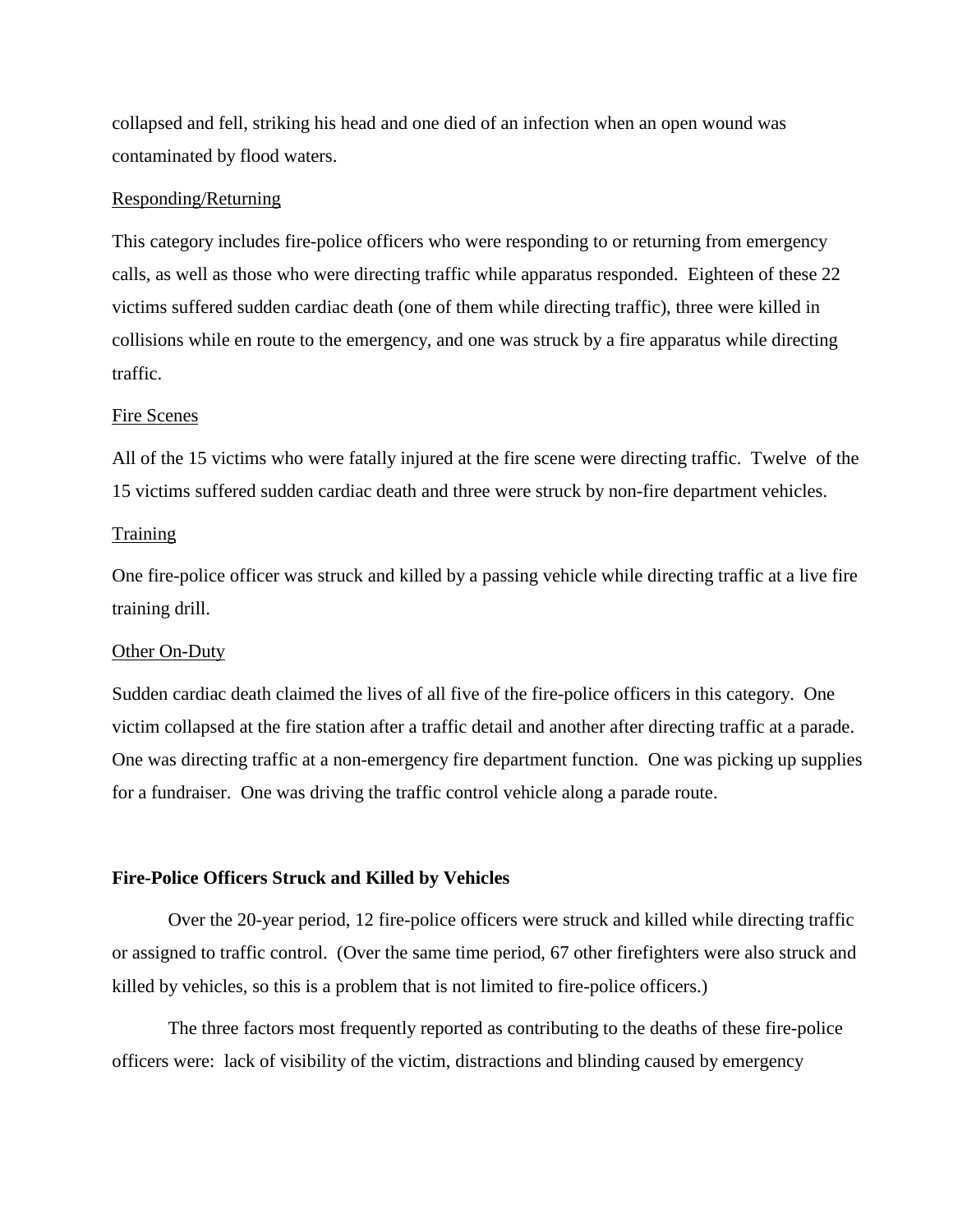vehicles at the incident, and moving into the path of on-coming vehicles. In three of the incidents, it was reported that the driver of the vehicle that struck the victim was intoxicated.

Most of the deaths occurred at times when darkness or bad weather could have created visibility problems. Three of the 12 victims were wearing dark clothing and no reflective gear when they were struck. One of the three was also not using a flashlight or flares.

In at least four cases, emergency apparatus warning lights that firefighters relied on to increase the safety of their operations actually contributed to the incidents, by blinding or distracting the drivers. In one incident, the driver was blinded and distracted by the lights of an oncoming fire truck that was turning left through the intersection in front of him, and never saw the fire police officer, who was wearing dark clothes and using only a small flashlight, while he stood in the road signalling him to stop. In another incident, the driver was distracted by the incident scene where a train struck a vehicle, and then was temporarily blinded by the lights of the emergency vehicles and struck the victim, although he was wearing a reflective vest and helmet and using a flashlight and flares. Another driver might have been distracted by the lights of an ambulance, and did not see the victim, who was wearing all dark clothing while directing traffic. On a dark highway, a driver looked over at the crash scene and did not see a firefighter who stepped into the high-speed lane.

Two other victims apparently stepped into the path of the vehicles that struck them -- one while directing traffic at an intersection, one who moved behind an engine for a reason that could not be determined while it was backing up to a hydrant. Another firefighter had his back to oncoming traffic, in a situation where drivers were not sufficiently warned of the situation.

Details of these 12 incidents are summarized here:

- While telling one driver that the road was closed due to a crash, a victim, dressed in dark clothing, walked into the path of an oncoming car at an intersection. That driver had slowed down because an ambulance with emergency lights activated was blocking the road.
- One victim was run over by a pumper that was backing uphill to a hydrant. The vehicle was moving approximately 8 mph (13 kph) and the driver was using both mirrors and did not see the victim on either side. Investigators could not determine why the victim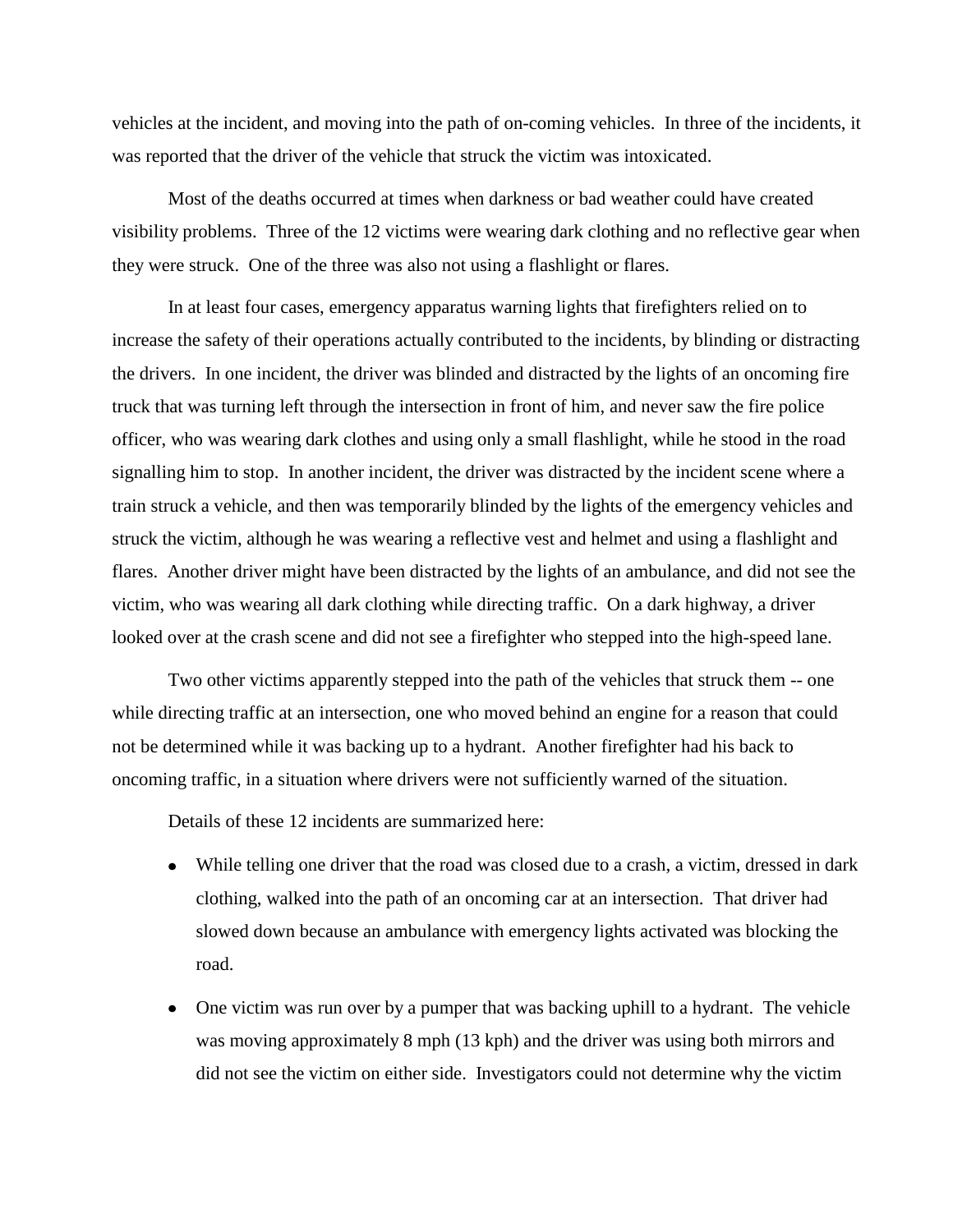was behind the vehicle while it reversed, with emergency lights and backup alarm sounding.

- A victim wearing dark clothes was struck at an intersection while directing traffic. He had been issued a reflective vest but was not using it. The driver who struck him never saw him and could have been blinded by the flashing headlights of a fire truck that was making a turn in the intersection in front of him, while the victim"s personal vehicle was parked facing oncoming traffic with its hazard lights operating. No flares or any other warning system had been set up at the intersection.
- While directing traffic at an intersection, a victim wearing a reflective vest and helmet and using a flashlight and flares was struck by a driver who was distracted by the emergency scene and was blinded by emergency lights when she looked back at the road.
- When a fire-police officer wearing a reflective vest and using a flashlight with an orange safety wand attempted to move traffic that had stopped on a highway shoulder, he stepped into the high-speed lane and was struck by a driver who was looking at the crash scene and never saw the victim.
- A fire-police officer wearing a yellow rainsuit, an orange vest with yellow reflective tape and a yellow hard hat was struck by a hit-and-run driver with a suspended license while directing traffic at an intersection at the end of a detour around a crash scene. He had stopped traffic in one direction and turned to stop traffic in the other direction when he was struck from behind. The driver claimed he did not know he had struck someone until he read the news story the next day.
- At dawn, at the scene of a live fire training exercise, a fire-police officer entered an intersection to help a tanker cross a highway to access the scene. Using his orangelighted flashlight, he tried to slow an oncoming truck, but it did not slow down enough and he was struck as he tried to run out of its way. He was not wearing any reflective clothing.
- Few details were available for an incident where a victim was struck by a passing vehicle whose driver was cited for careless driving and failure to obey an authorized person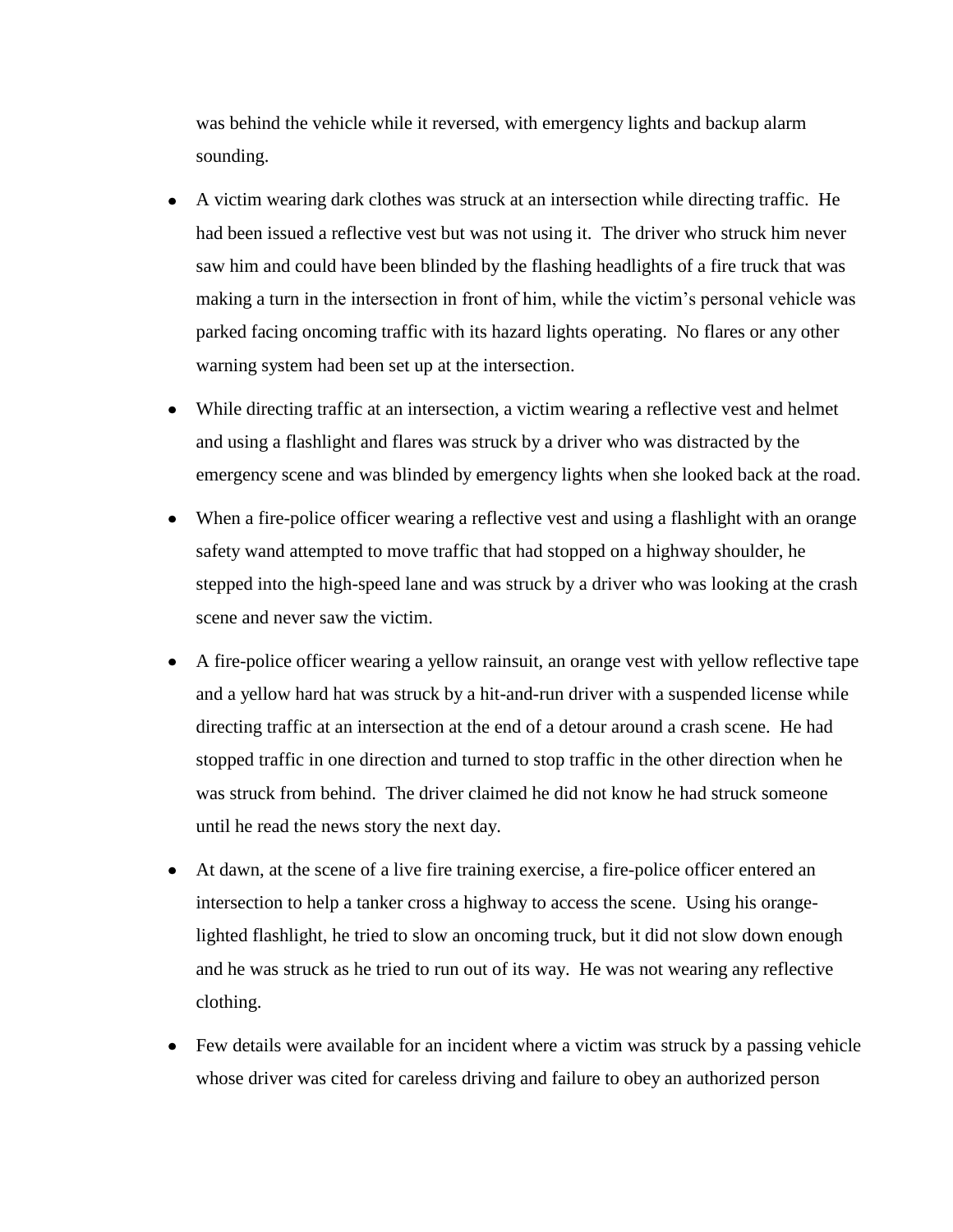directing traffic. The victim was wearing a reflective vest and helmet and using a wandtype flashlight at the scene of a structure fire.

- A fire-police officer wearing a reflective helmet, high-visibility reflective safety vest and a high-visibility body strobe light was struck by a drunk driver while directing traffic at an intersection. The victim tried to get into the other lane to avoid being struck, but the driver crossed the centerline.
- Heavy fog was a factor in an incident where a victim wearing a high-visibility reflective vest and flashlight with wand attachment was struck. Flares had been placed down the centerline of the road in both directions and flares and traffic cones were placed in the intersection where the victim was directing traffic. A friend of the victim had pulled his vehicle to the side of the road, partially in the travel lane. A driver steered around the parked car and back into the travel lane when he saw the victim and could not stop in time. He was driving 45 mph (72 kph) when he entered the fog bank at the intersection.
- A fire-police officer was struck by a drunk driver while directing vehicles out of a  $\bullet$ parking lot after a hazardous materials incident. The victim was wearing an orange mesh safety vest with reflective tape and using a flashlight with an orange illuminating plastic cone.
- A victim who was directing traffic at the scene of a motor vehicle crash was struck by a  $\bullet$ vehicle whose driver drove over traffic cones that had been set out to close the road. A flare had been placed near the cones. The victim was wearing coveralls with some reflective material and a high-visibility hat, and was using a flashlight with a traffic wand. However, he had his back to oncoming traffic and had positioned his vehicle, with emergency lights operating, beyond the point where the road was closed. Factors in the death included no advance warning to drivers, inconspicuousness of the victim and careless driving.

These incidents illustrate the need for all firefighters to exercise caution while operating on streets, roads and highways. Firefighters may not be as visible to drivers as they believe themselves to be. The use of flashlights, flares and protective clothing with reflective stripes should be mandatory when directing traffic or operating at accident scenes. Warning lights on vehicles should